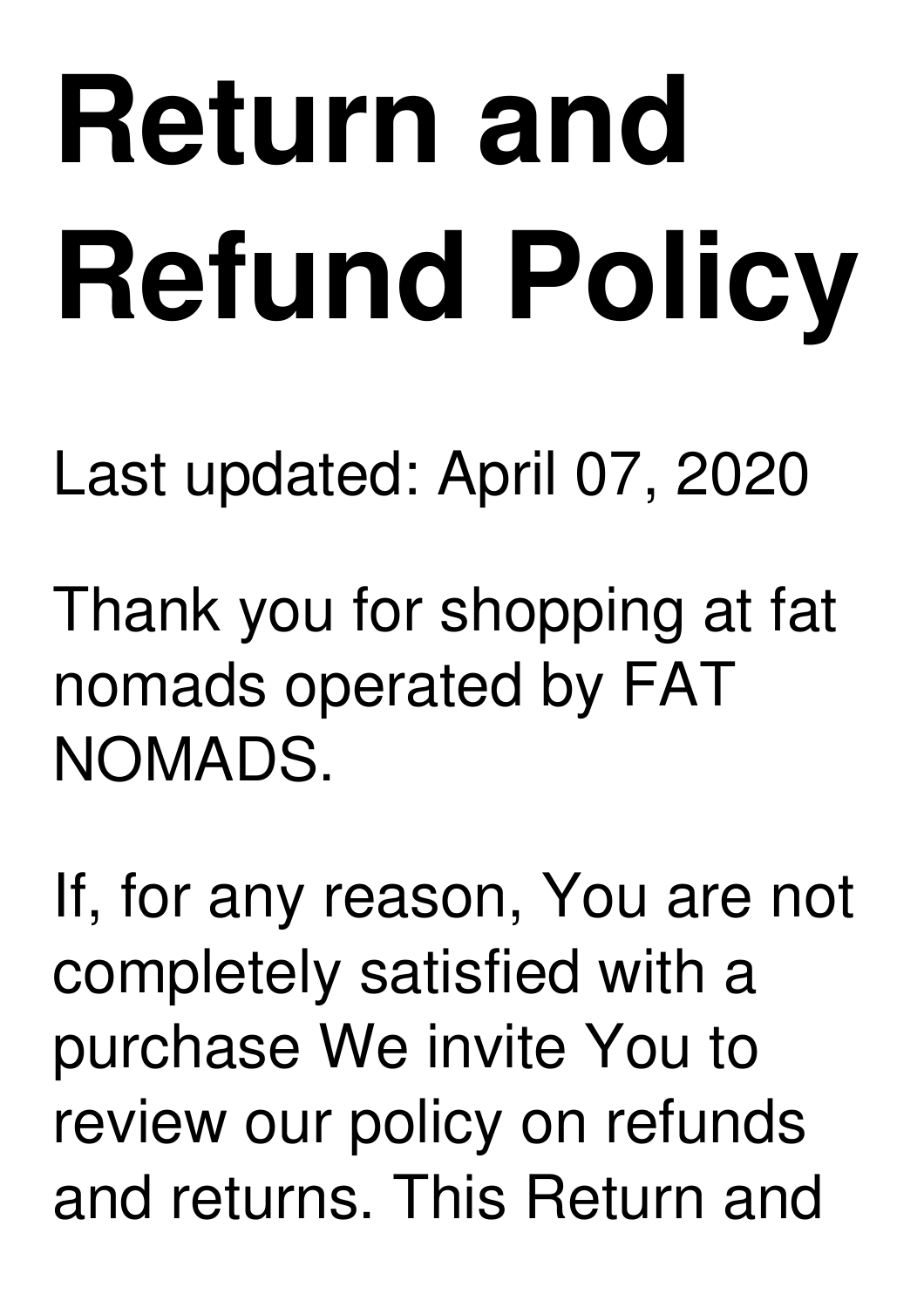Refund Policy has been created with the help of Return and Refund Policy [Generator.](https://www.termsfeed.com/return-refund-policy-generator/)

The following terms are applicable for any products that You purchased with Us.

### **Interpretation and Definitions**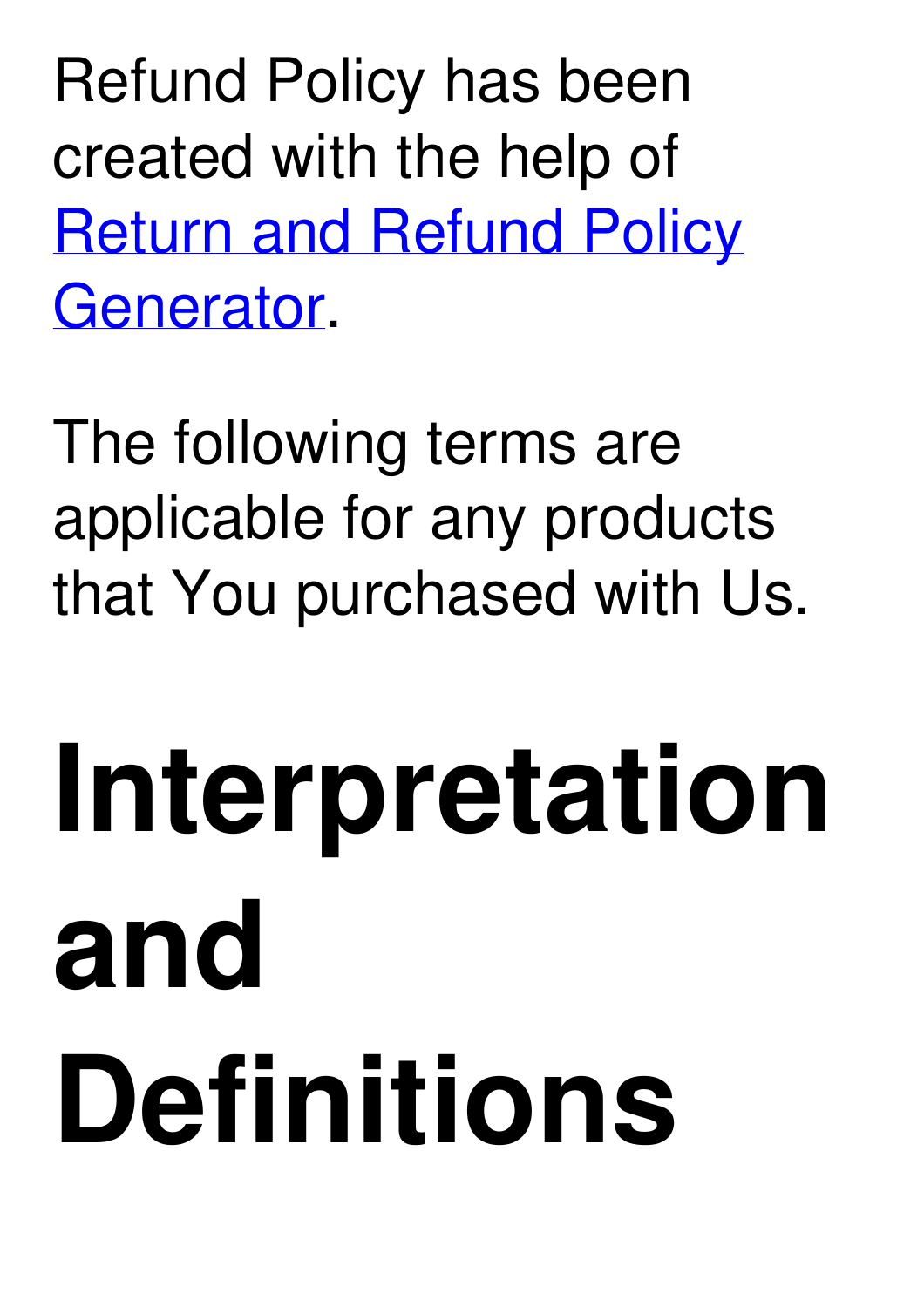#### **Interpretation**

The words of which the initial letter is capitalized have meanings defined under the following conditions.

The following definitions shall have the same meaning regardless of whether they appear in singular or in plural.

#### **Definitions**

For the purposes of this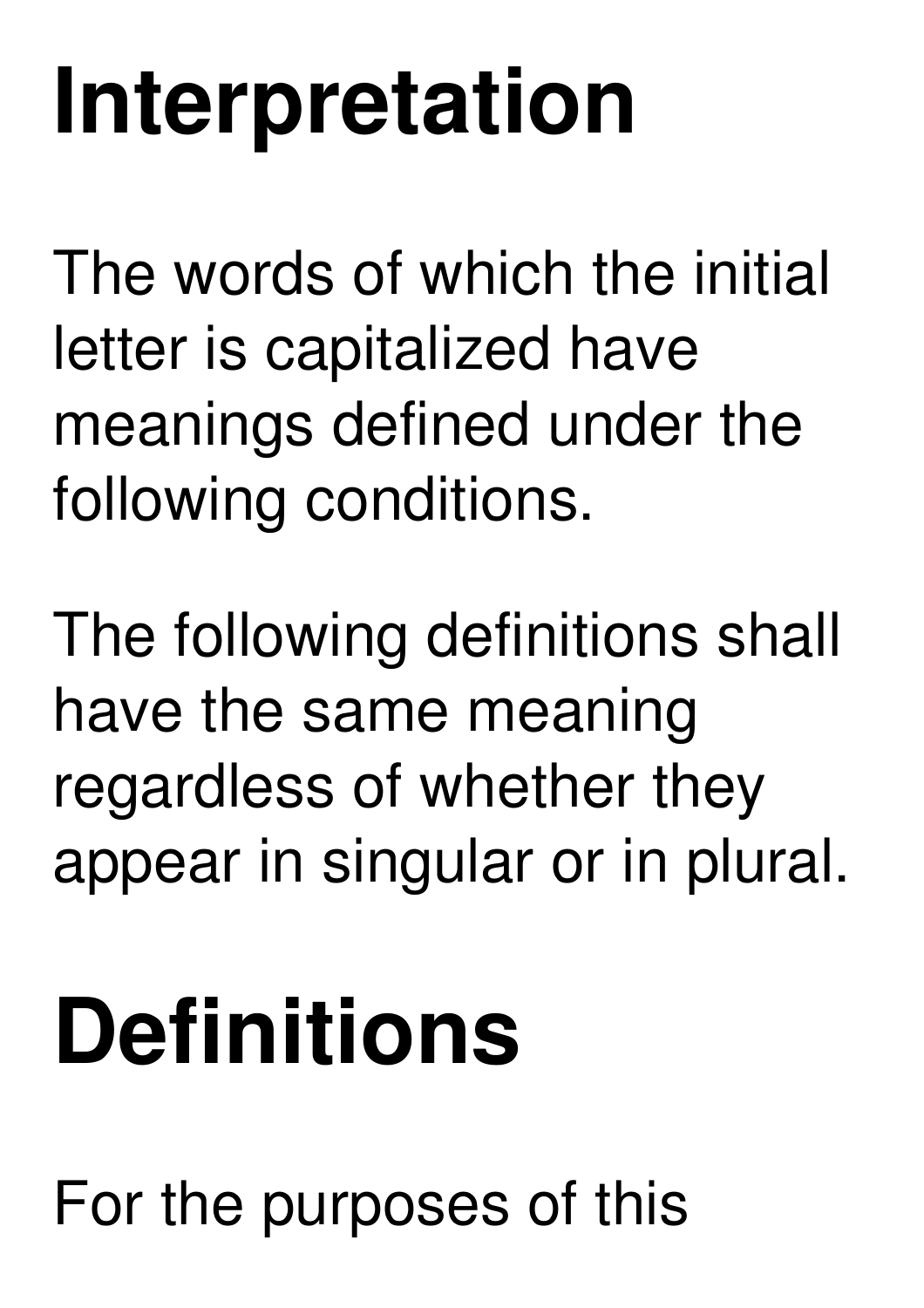#### Return and Refund Policy:

- **You** means the individual accessing or using the Service, or the company, or other legal entity on behalf of which such individual is accessing or using the Service, as applicable.
- **Company** (referred to as either "the Company" , "We" , "Us" or "Our" in this Agreement) refers to FAT NOMADS, 10707 Georgia AVE Wheaton, MD 20902. **Service** refers to the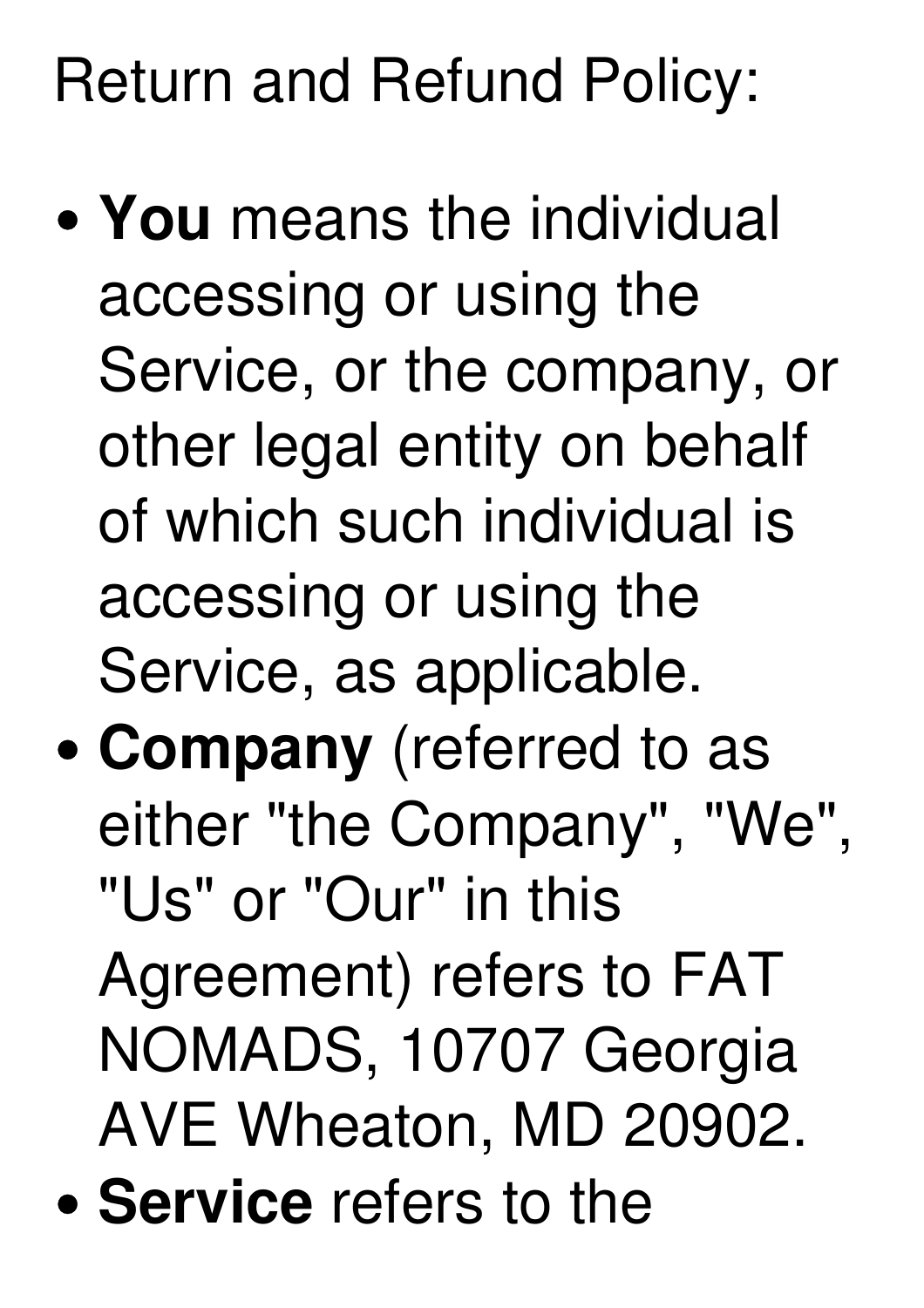Website.

- **Website** refers to fat nomads , accessible from oceanbutterflydc.com
- **Goods** refer to the items offered for sale on the Service.
- **Orders** mean a request by You to purchase Goods from Us.

## **Your Order Cancellation**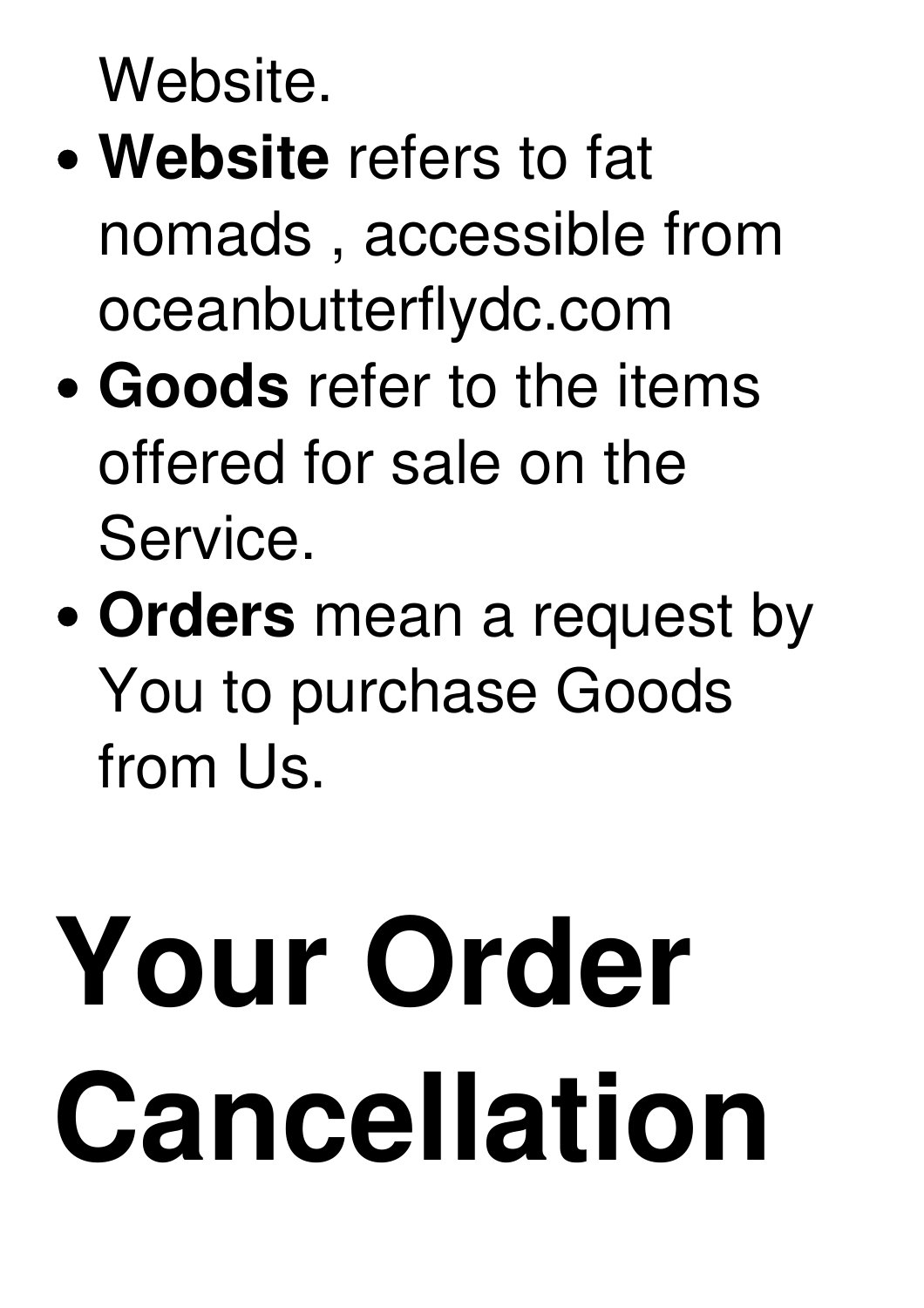# **Rights**

You are entitled to cancel Your Order within 7 days without giving any reason for doing so.

The deadline for cancelling an Order is 7 days from the date on which You received the Goods or on which a third party you have appointed, who is not the carrier, takes possession of the product delivered.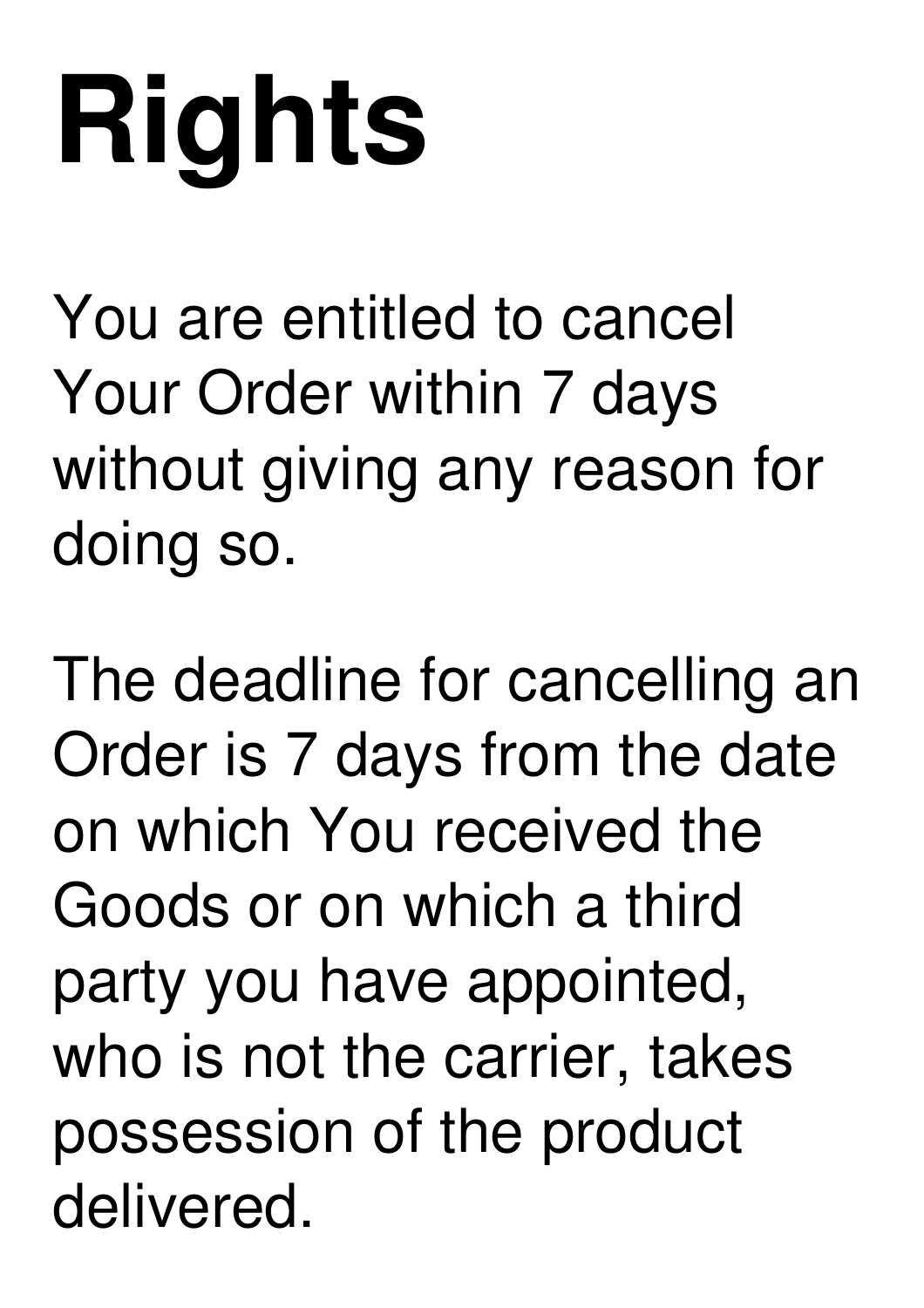In order to exercise Your right of cancellation, You must inform Us of your decision by means of a clear statement. You can inform us of your decision by:

- By email: oceanbutterflydc@gmail.com
- By phone number: 2028154919

We will reimburse You no later than 14 days from the day on which We receive the returned Goods. We will use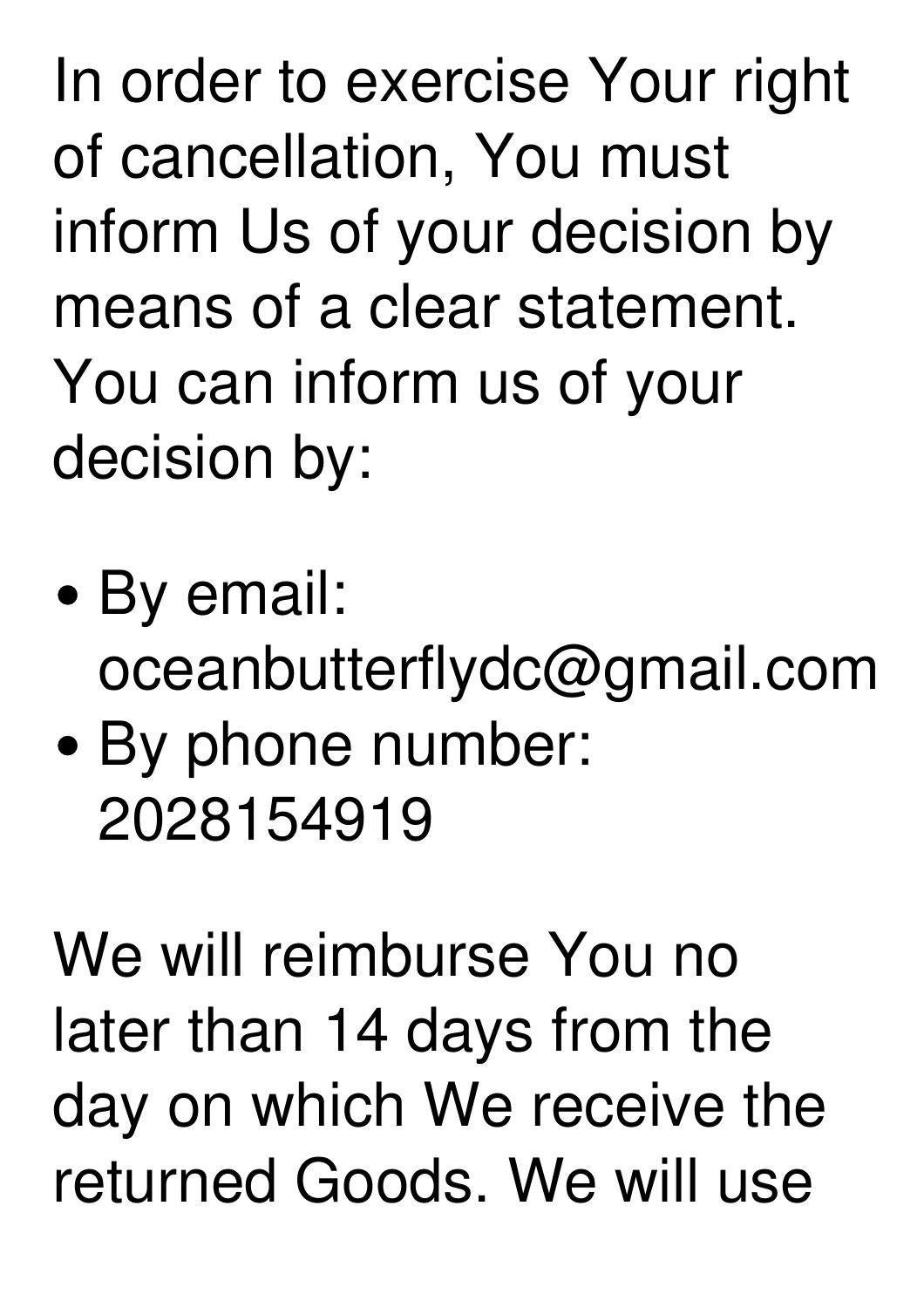the same means of payment as You used for the Order, and You will not incur any fees for such reimbursement.

## **Conditions for Returns**

In order for the Goods to be eligible for a return, please make sure that:

The Goods were purchased in the last 7 days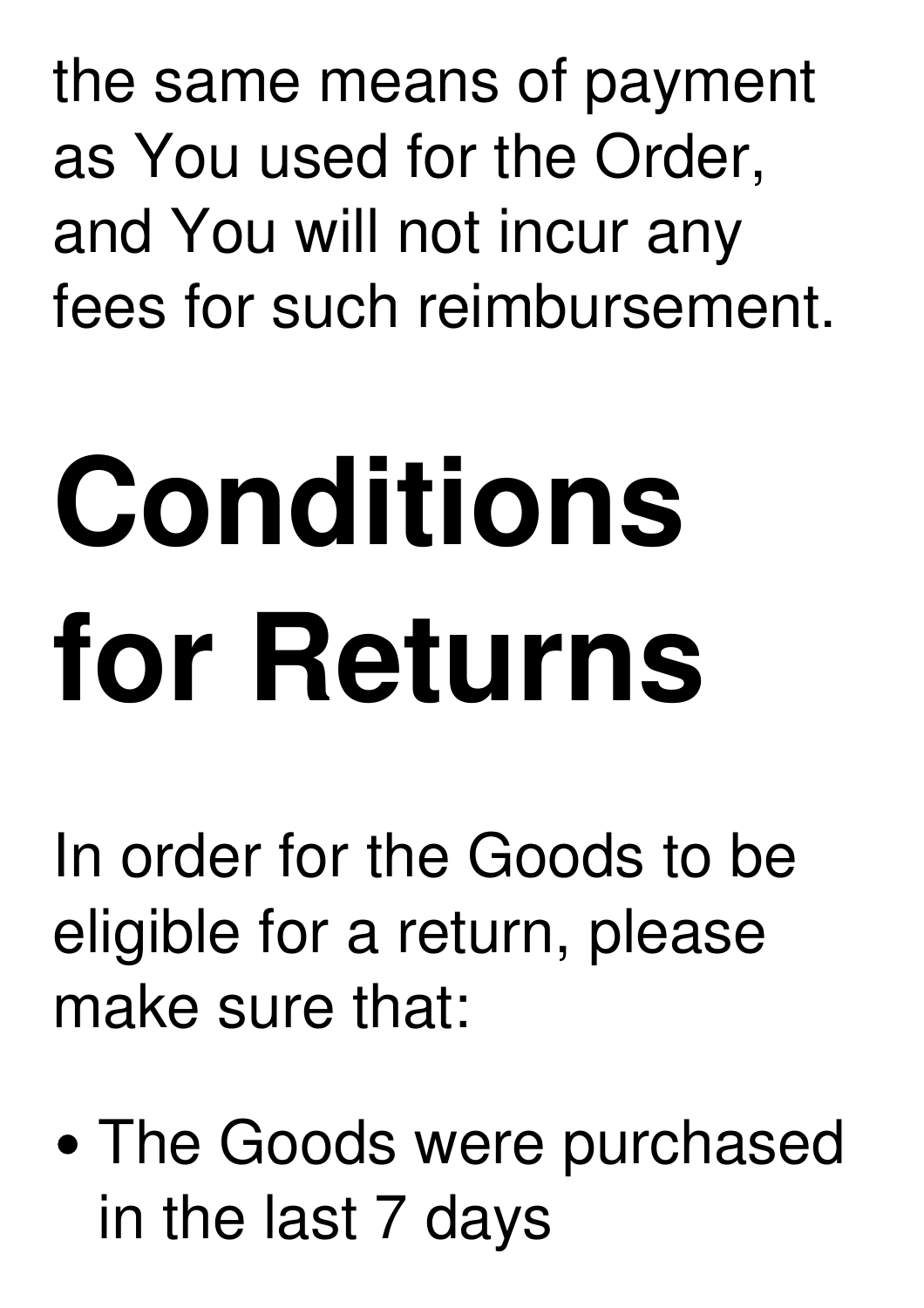• The Goods are in the original packaging

The following Goods cannot be returned:

- The supply of Goods made to Your specifications or clearly personalized.
- The supply of Goods which according to their nature are not suitable to be returned, deteriorate rapidly or where the date of expiry is over.
- The supply of Goods which are not suitable for return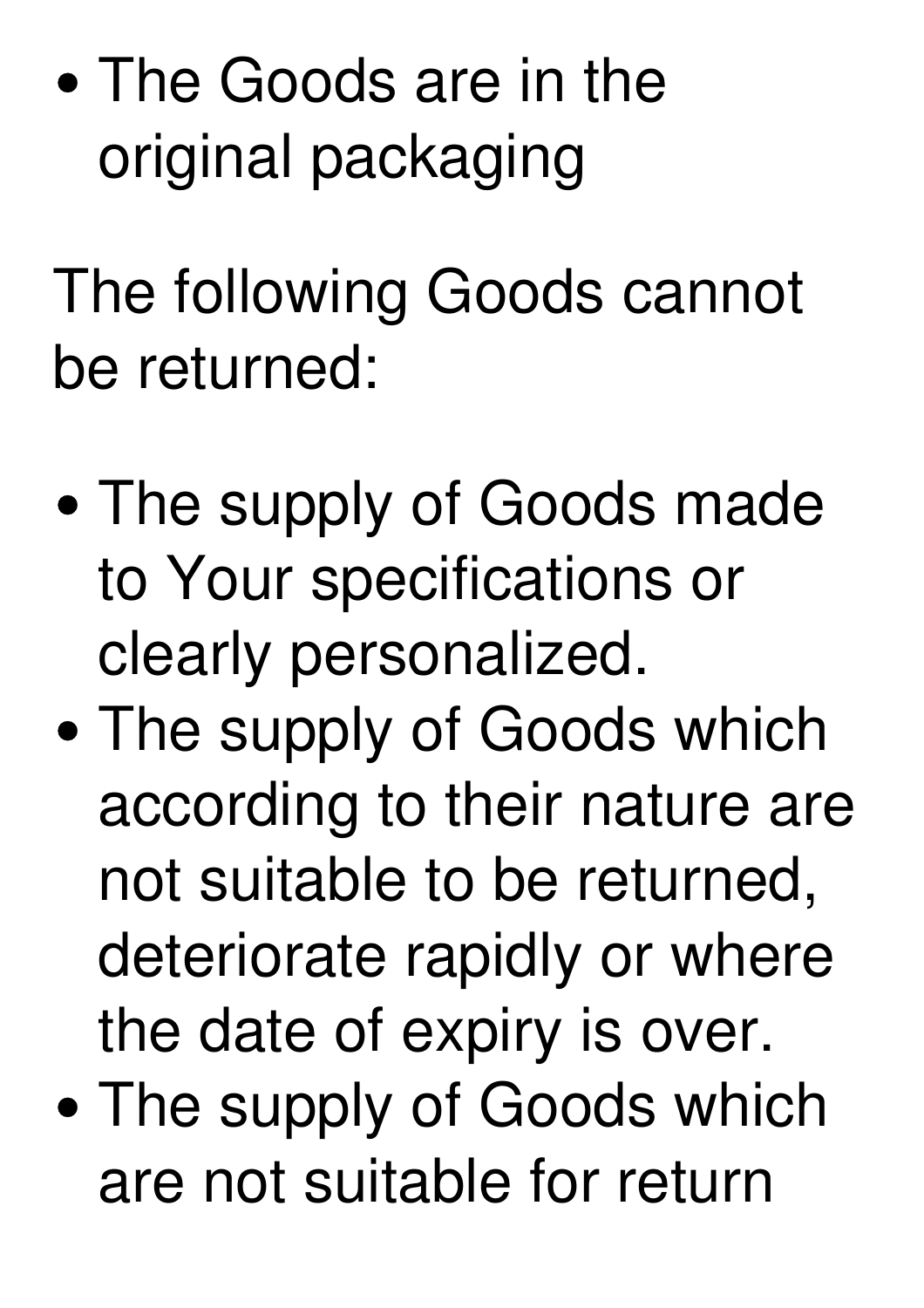due to health protection or hygiene reasons and were unsealed after delivery.

The supply of Goods which are, after delivery, according to their nature, inseparably mixed with other items.

We reserve the right to refuse returns of any merchandise that does not meet the above return conditions in our sole discretion.

## **Returning**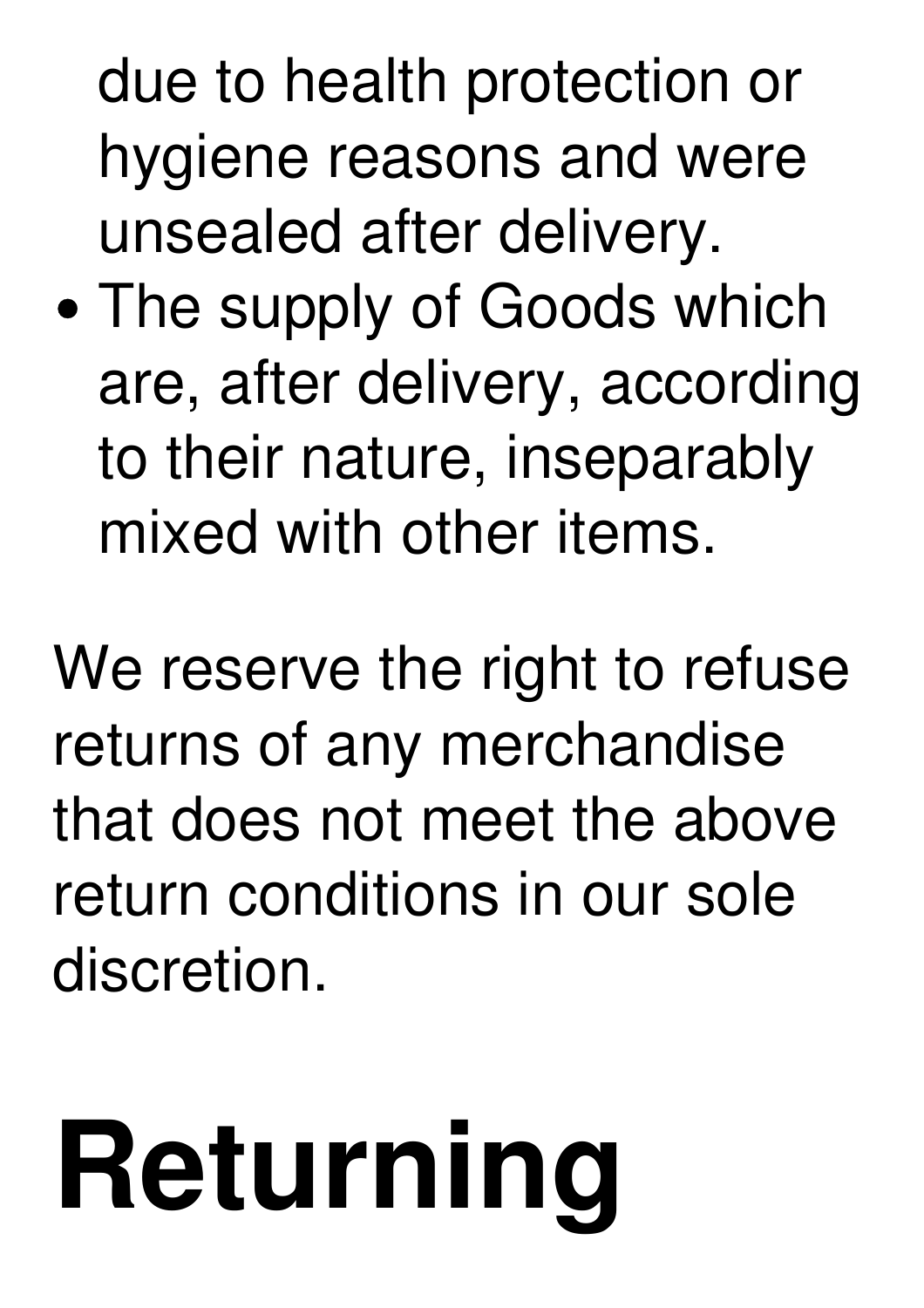#### **Goods**

You are responsible for the cost and risk of returning the Goods to Us. You should send the Goods at the following address:

10707 Georgia AVE Wheaton, MD 20902

We cannot be held responsible for Goods damaged or lost in return shipment. Therefore, We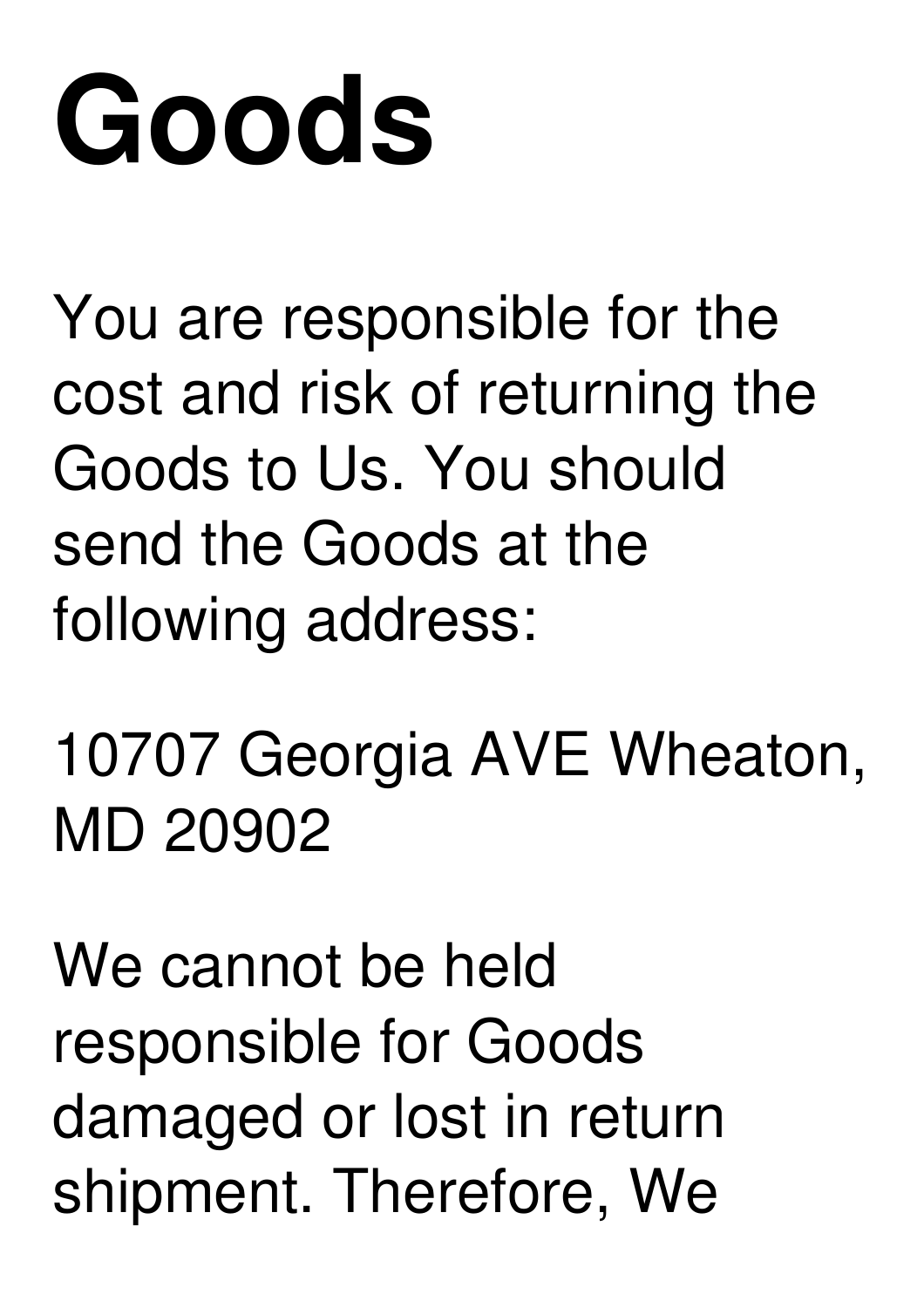recommend an insured and trackable mail service. We are unable to issue a refund without actual receipt of the Goods or proof of received return delivery.

### **Gifts**

If the Goods were marked as a gift when purchased and then shipped directly to you, You'll receive a gift credit for the value of your return. Once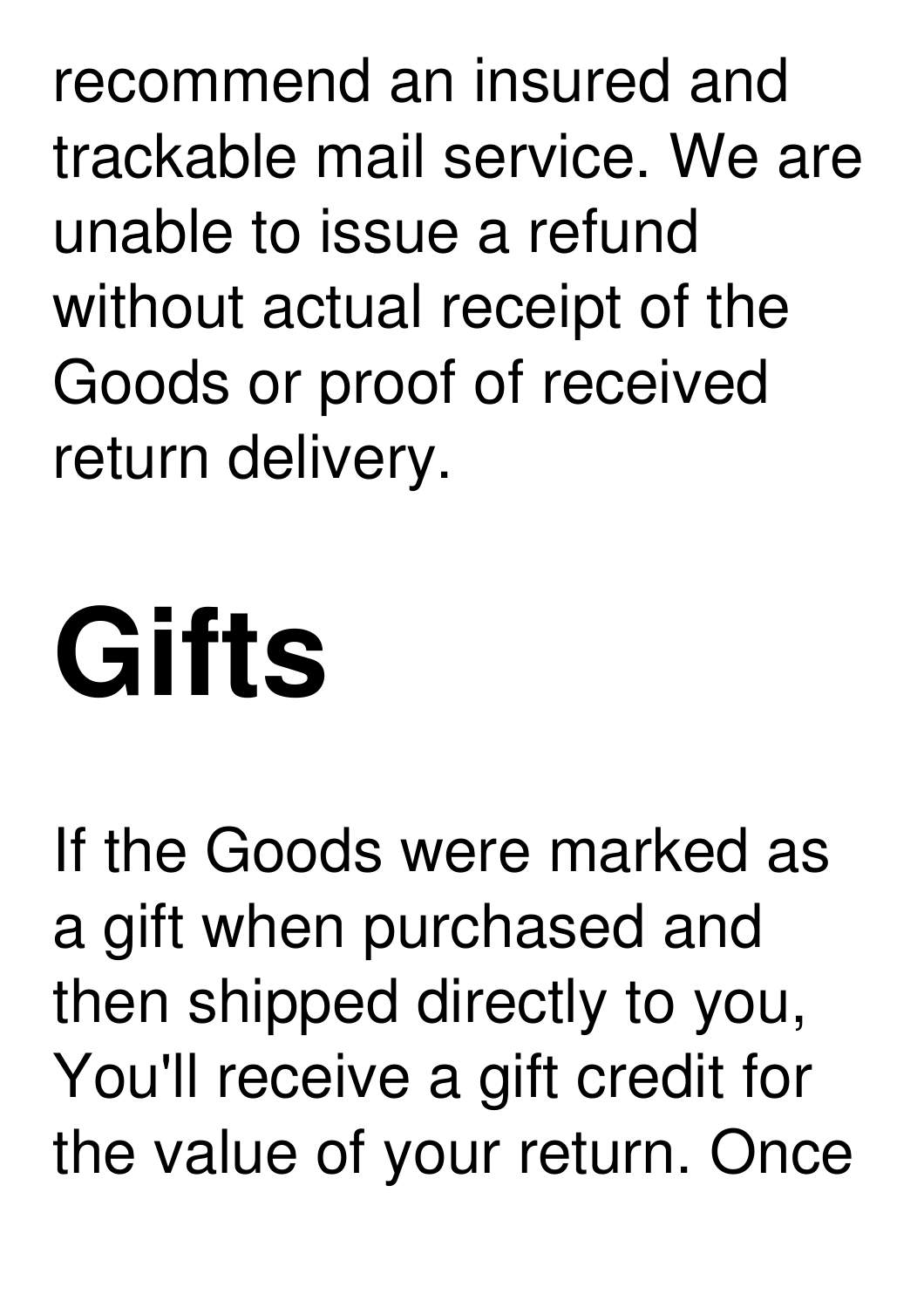the returned product is received, a gift certificate will be mailed to You.

If the Goods weren't marked as a gift when purchased, or the gift giver had the Order shipped to themselves to give it to You later, We will send the refund to the gift giver.

#### **Contact us**

If you have any questions about our Returns and